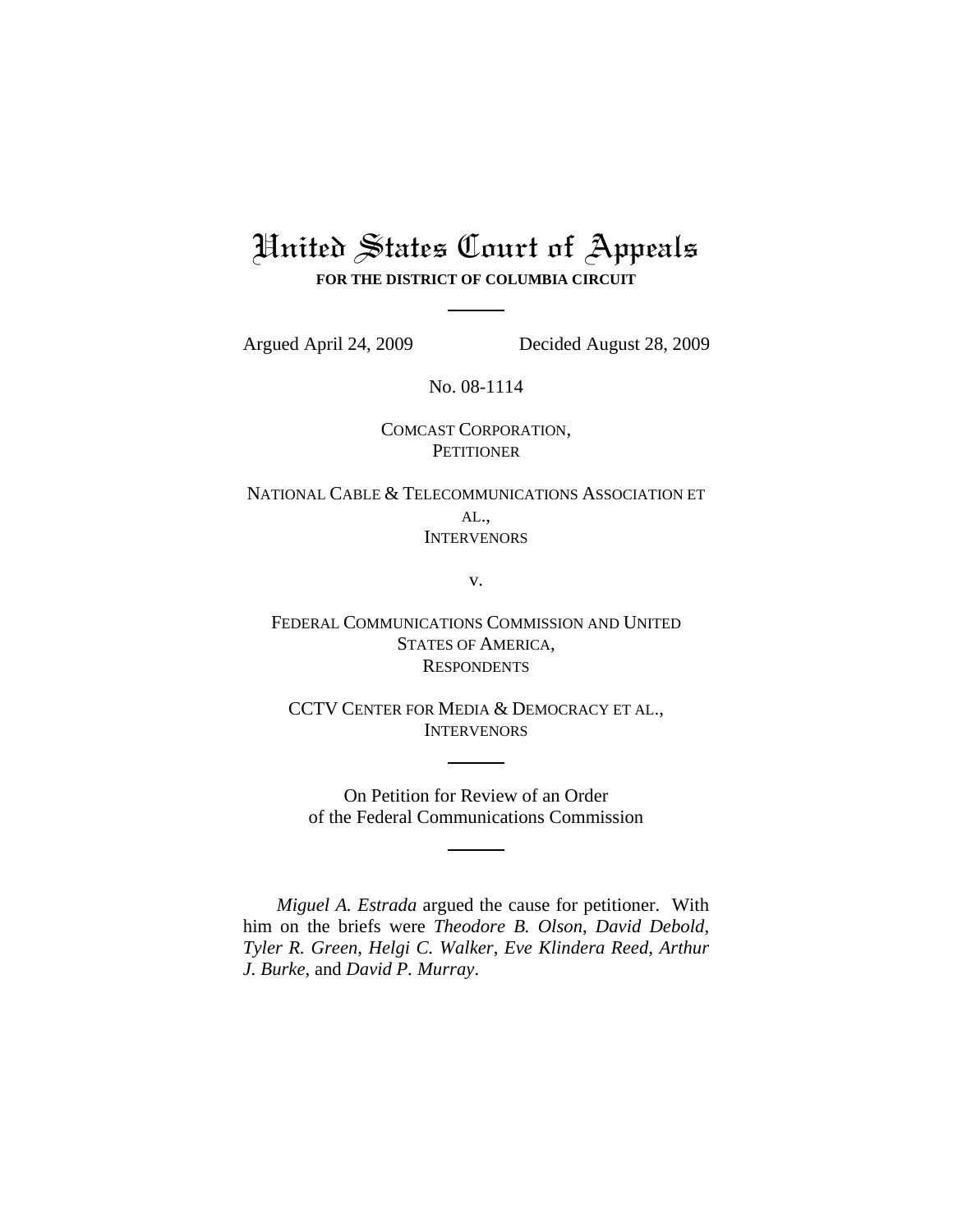*Mark D. Schneider* argued the cause for intervenors National Cable & Telecommunications Association et al. in support of petitioner. With him on the briefs were *Michelle A. Groman*, *Bruce Douglas Sokler*, *Robert G. Kidwell*, *Howard J. Symons*, *Daniel L. Brenner*, *Neal M. Goldberg*, *Michael S. Schooler*, *Henk J. Brands*, *Wesley R. Heppler*, and *Robert G. Scott, Jr.* 

*Michael E. Glover*, *Edward Shakin*, *William H. Johnson*, *Patrick F. Philbin*, and *Gregory L. Skidmore* were on the brief for *amicus curiae* Verizon Communications, Inc. in support of petitioner.

*W. Kenneth Ferree* was on the brief for *amicus curiae* the Progress & Freedom Foundation in support of petitioner.

*James M. Carr*, Counsel, Federal Communications Commission, argued the cause for respondent. With him on the brief were *Deborah A. Garza*, Acting Assistant Attorney General, *Catherine G. O'Sullivan* and *Robert J. Wiggers*, Attorneys, *Matthew B. Berry*, General Counsel, Federal Communications Commission, *Joseph R. Palmore*, Deputy General Counsel, *Richard K. Welch*, Deputy Associate General Counsel, and *Joel Marcus*, Counsel. *Daniel M. Armstrong*, Associate General Counsel, entered an appearance.

*Andrew J. Schwartzman* argued the cause for intervenors CCTV Center for Media & Democracy et al. in support of respondent. With him on the brief was *Harold Feld*.

Before: GINSBURG and KAVANAUGH, *Circuit Judges*, and RANDOLPH, *Senior Circuit Judge*.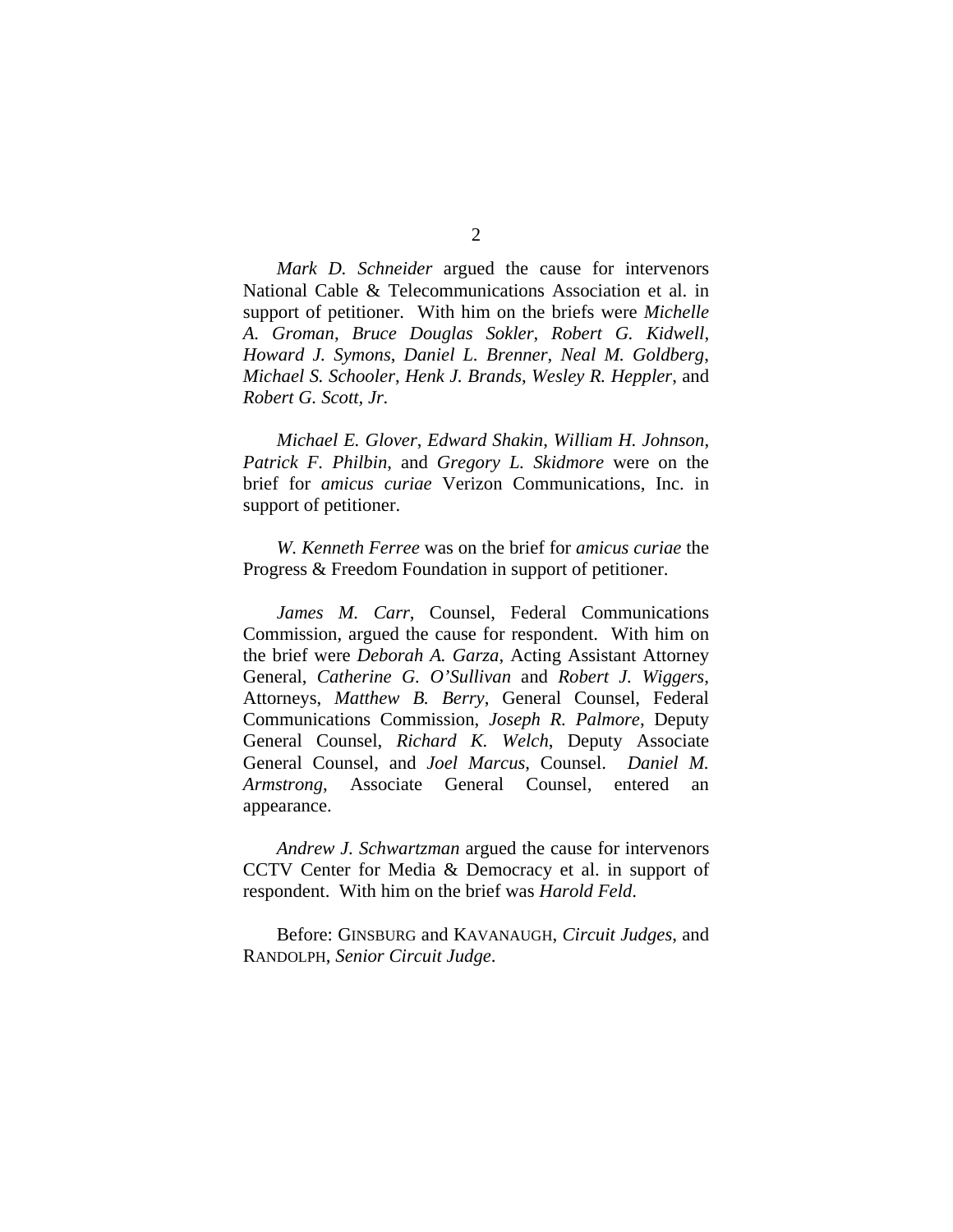Opinion for the Court filed by *Circuit Judge* GINSBURG.

Separate opinion concurring except as to Part II.C filed by *Senior Circuit Judge* RANDOLPH.

 GINSBURG, *Circuit Judge*: Comcast Corporation and several intervenors involved in the cable television industry petition for review of a rule in which the Federal Communications Commission capped at 30% of all subscribers the market share any single cable television operator may serve. We agree with Comcast that the 30% subscriber limit is arbitrary and capricious. We therefore grant the petition and vacate the Rule.

## I. Background

 The Cable Television Consumer Protection and Competition Act of 1992 directed the FCC, "[i]n order to enhance effective competition," 47 U.S.C. § 533(f)(1), to

> prescrib[e] rules and regulations ... [to] ensure that no cable operator or group of cable operators can unfairly impede, either because of the size of any individual operator or because of joint actions by a group of operators of sufficient size, the flow of video programming from the video programmer to the consumer.

*Id.* § 533(f)(2)(A). The Commission is to "make such rules and regulations reflect the dynamic nature of the communications marketplace." *Id.* § 533(f)(2)(E).

 Several cable operators immediately challenged certain provisions of the Act, in particular arguing the subscriber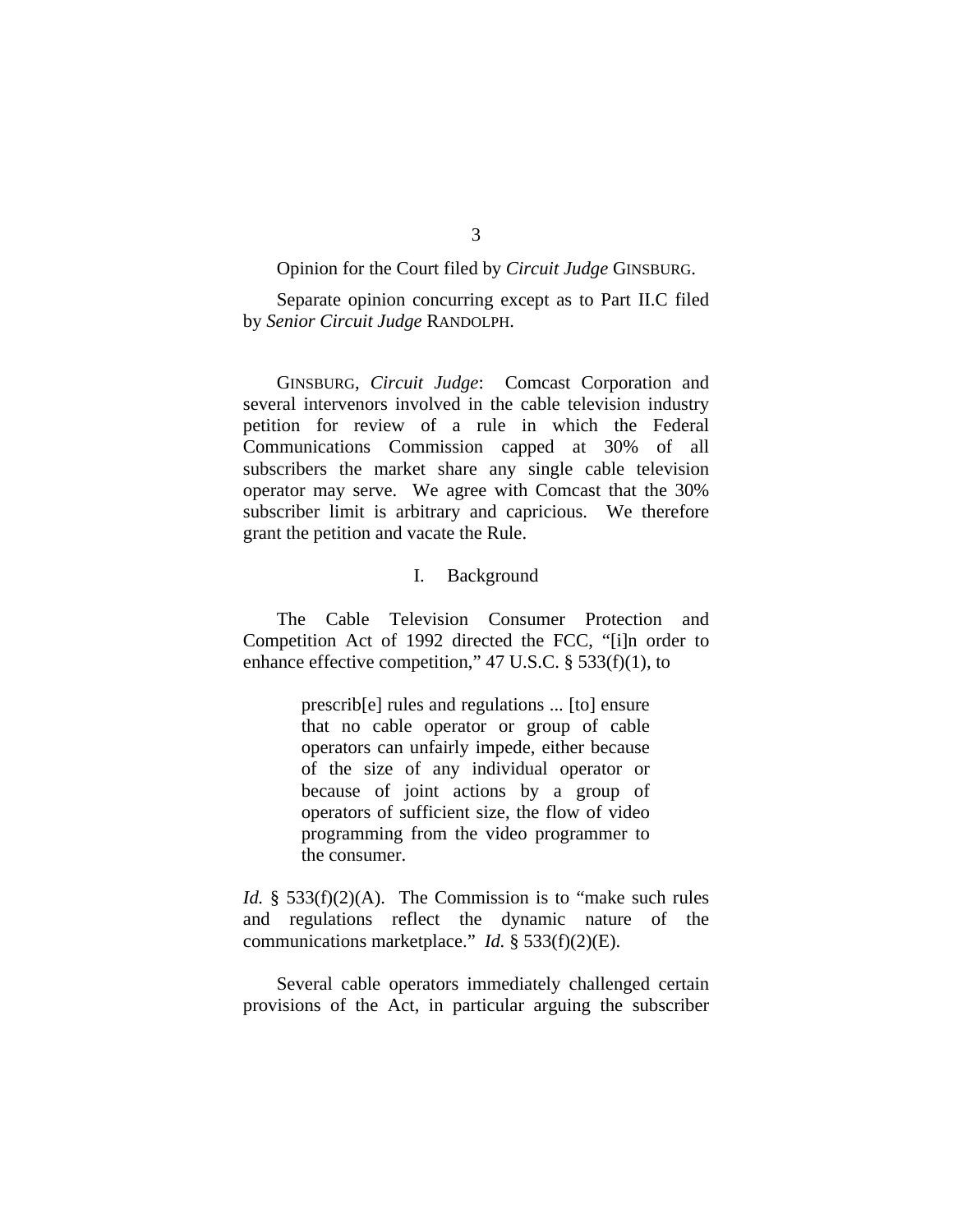limit provision was facially unconstitutional as a contentbased restriction of speech. *See Daniels Cablevision, Inc. v. United States*, 835 F. Supp. 1 (D.D.C. 1993), *rev'd in part sub nom*. *Time Warner Entm't Co. v. United States* (*Time Warner I*), 211 F.3d 1313 (D.C. Cir. 2000). We "conclude[d] that the subscriber limits provision is not content-based." *Time Warner I*, 211 F*.*3d at 1318. Applying "intermediate, rather than strict scrutiny," *id.*, we upheld the relevant provision of the Act because the plaintiff "ha[d] not demonstrated that the subscriber limits provision is on its face either unnecessary or unnecessarily overburdensome" to speech protected by the First Amendment to the Constitution of the United States, *id.* at 1320.

 In 1993 the Commission first exercised its rulemaking authority and set the subscriber limit at 30%. Much has changed in the subscription television industry since 1993: The number of networks has increased five-fold and satellite television companies, which were bit players in the early '90s, now serve one-third of all subscribers. Meanwhile, the FCC has twice changed the formula it uses to determine the maximum number of subscribers a cable operator may serve, but the subscriber limit has always remained at 30%.

 In 2001 we considered a petition for review of a then newly revised version of the 30% subscriber limit. *Time Warner Entm't Co. v. FCC* (*Time Warner II*), 240 F.3d 1126 (2001). Then, as now, the Commission established the subscriber limit through an "open field" analysis, in which the agency "determines whether a programming network would have access to alternative [video programming distributors] of sufficient size to allow it to successfully enter the market, if it were denied carriage by one or more of the largest cable operators." *Fourth Report and Order and Further Notice of Proposed Rulemaking*, 23 F.C.C.R. 2134, 2143, 73 Fed. Reg.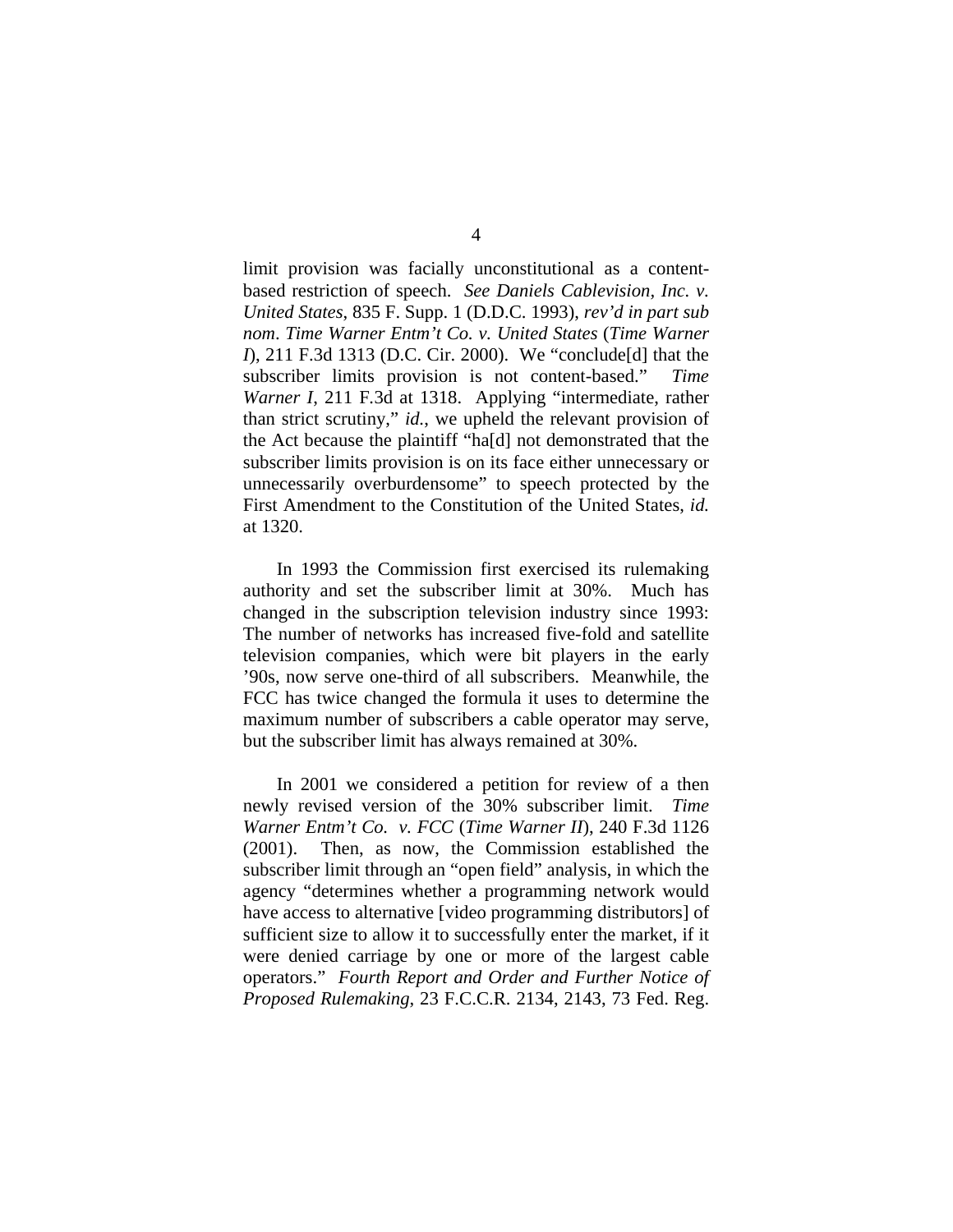11,048 (2008) (*Fourth Report*). In *Time Warner II* we described the formula then used by the FCC:

> [T]he FCC determines that the average cable network needs to reach 15 million subscribers to be economically viable. This is 18.56% of the roughly 80 million ... subscribers, and the FCC rounds it up to 20% of such subscribers. The FCC then divines that the average cable programmer will succeed in reaching only about 50% of the subscribers linked to cable companies that *agree* to carry its programming, because of channel capacity, programming tastes of particular cable operators, or other factors. The average programmer therefore requires an open field of 40% of the market to be viable  $(.20/.50 =$ .40).

> Finally, to support the 30% limit that it says is necessary to assure this minimum, the Commission reasons as follows: With a 30% limit, a programmer has an open field of 40% of the market even if the two largest cable companies deny carriage, acting individually or collusively.

240 F*.*3d at 1131 (internal citations and quotation marks omitted). As is apparent from this description, in order to use the open field approach, the Commission must assign values to three variables: (1) The "minimum viable scale," which is the number of viewers a network must reach to be economically viable; (2) the relevant market, which is the total number of subscribers; and (3) the "penetration rate,"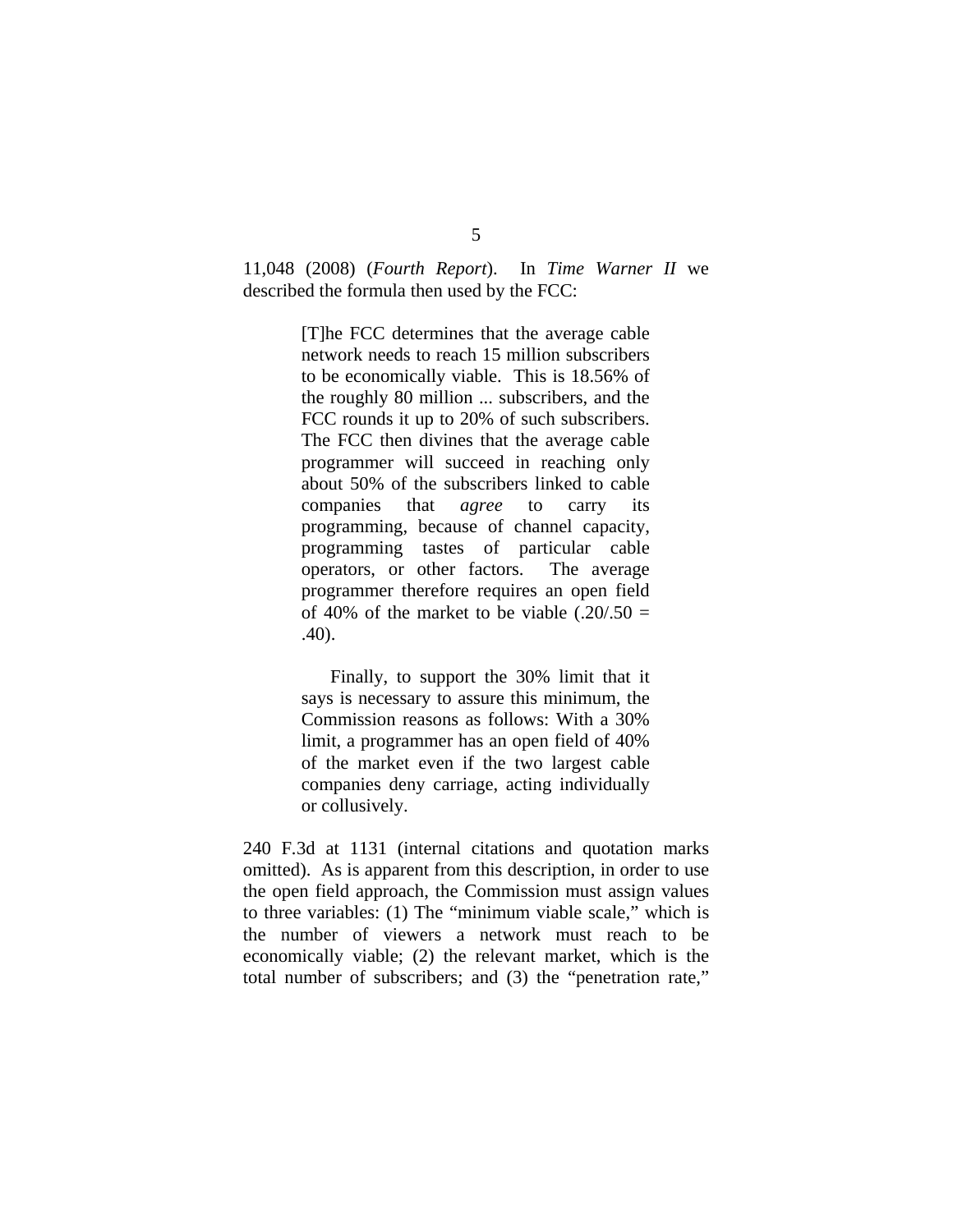which is the percentage of viewers the average cable network reaches once a cable operator decides to carry it.

 In establishing the subscriber limit we reviewed in *Time Warner II*, the Commission had sought to ensure a minimum open field of 40% and reasoned that a 30% cap, rather than the seemingly obvious 60% cap, was necessary because the Commission was concerned about the viability of a video programming network if the two largest cable operators denied it carriage. *Id.* at 1132. We granted the petition because the record contained no evidence of cable operators' colluding to deny a video programmer carriage and "the legitimate, independent editorial choices" of two or more cable operators, *id.* at 1135, could not be said to "unfairly impede, either because of the size of any individual operator or because of joint actions by a group of operators of sufficient size, the flow of video programming from the video programmer to the consumer," 47 U.S.C.  $\S$  533(f)(2)(A). We directed the agency on remand to consider how the increasing market share of direct broadcast satellite (DBS) companies, such as DirecTV and Dish Network, diminished cable operators' ability to determine the economic fate of programming networks. *Time Warner II*, 240 F.3d at 1134.

 On remand, the Commission adopted the current version of the 30% subscriber limit. The Rule here under review was designed to ensure that no single cable operator "can, by simply refusing to carry a programming network, cause it to fail." *Fourth Report*, 23 F.C.C.R. at 2154. Based upon the record before the court in *Time Warner II*, the subscriber limit under this standard could not have been lower than 60%. 240 F.3d at 1136. Based upon the present record, however, the Commission concluded no cable operator could safely be allowed to serve — *mirabile dictu* — more than 30% of all subscribers. *Plus ça change, plus c'est la même chose?*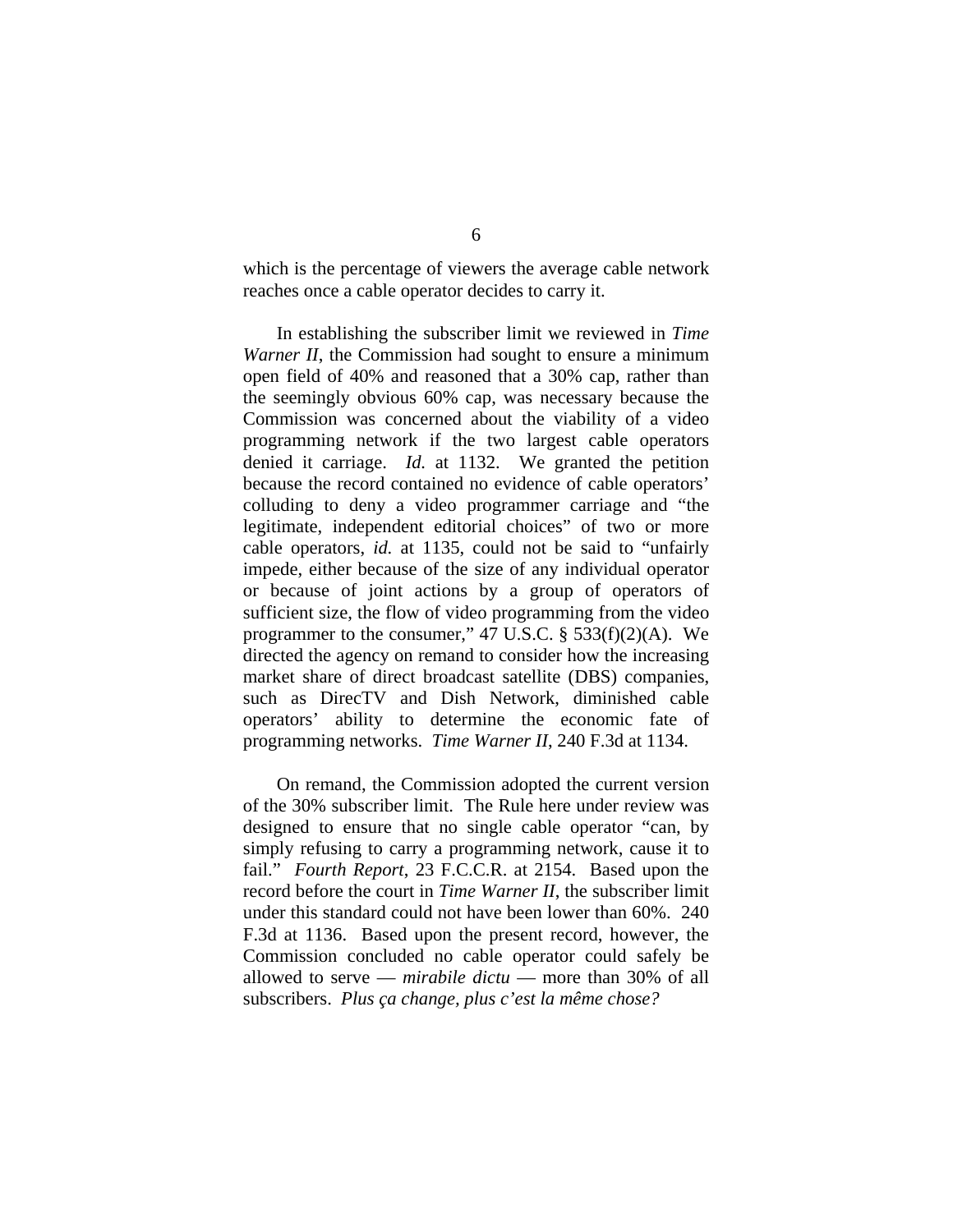In re-calculating the minimum viable scale, the Commission relied upon a study's finding regarding the number of viewers a cable network needed to reach in order to have a 70% chance of survival after five years, using data on the survival of cable networks between 1984 and 2001. *Fourth Report*, 23 F.C.C.R. at 2162. Based upon the study, the FCC found the minimum viable scale was 19.03 million subscribers, about four million more than the agency had found were necessary in 1999.

To determine the total number of subscribers, the FCC counted all cable subscribers and DBS customers, totaling approximately 96 million (up from 80 million in 1999). *Id*. at 2166-67. In re-calculating the penetration rate, the Commission observed, "many, if not most, new cable networks are placed on a digital tier. A consequence of being placed on a digital tier versus one of the basic levels of service ... is a much lower penetration rate." *Id.* at 2163. Using an in-house study of the tiering and subscribership data for a sample of cable operators and a linear regression model, the Commission determined the penetration rate of the average network was 27.42%, or slightly more than half the 50% penetration rate it found in 1999. *Id.* at 2164.<sup>∗</sup>

From these data, the Commission calculated that a video programming network, to be viable, required an open field of 70% (up from 40% in 1999). Therefore, no cable operator could serve more than 30% of all subscribers.

 $\overline{a}$ 

<sup>∗</sup> This result is somewhat surprising when one considers the increase in the channel capacity of the industry over the last decade: The FCC has found it is now more difficult for a network to reach the homes of any given number of viewers than it was in 1999, when cable operators had fewer channels to fill.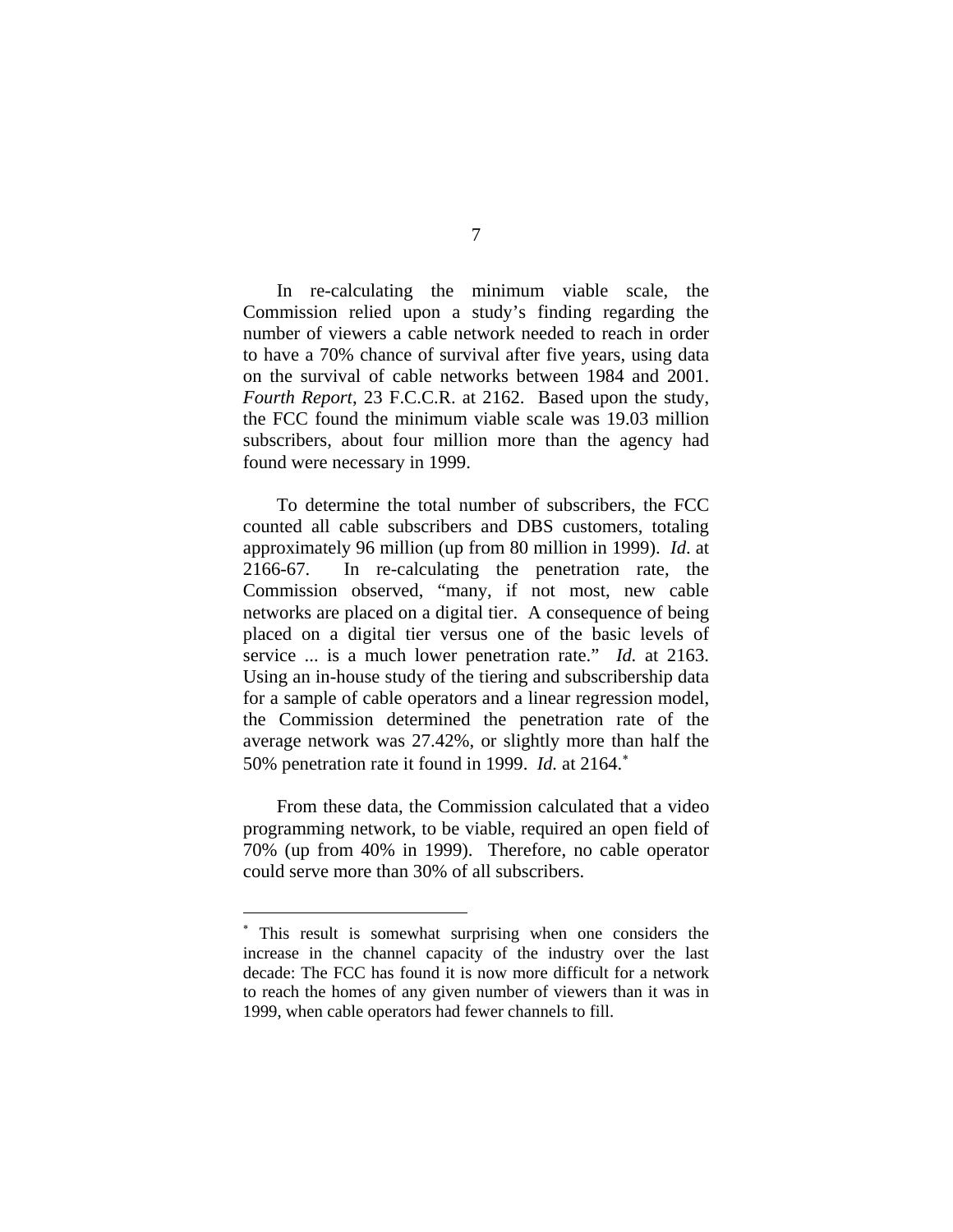Although the Commission recognized "that competition in the downstream market [especially from DBS companies] may affect the ability of a large cable operator to prevent successful entry by a programming network, and that [the] open field analysis does not directly measure this," it decided not to adjust the subscriber limit to account for such competition because doing so would be "quite difficult." *Id.* at 2167-68. The FCC then gave four reasons it did not regard competition from DBS companies as significant: Customers are reluctant to switch from cable service to DBS because (1) switching is costly; and (2) cable operators offer non-video services, such as telephone and internet access, that are not available with DBS; and (3) "video programming is a product, the quality of which cannot be known with certainty until it is consumed." Additionally, (4) "[c]ompetitive pressures from DBS will not provide any assistance to networks that," not having a contract with the largest cable operator, are unable to "launch due to a lack of financing." *Id.* at 2168-69.

 Comcast now petitions for review of the Commission's latest version of the 30% subscriber limit. The National Cable & Telecommunications Association, Bright House Networks, the Cable Television & Communications Association of Illinois, Cablevision Systems Corporation, the Indiana, Michigan, Minnesota, and Missouri Cable Telecommunications Associations, and Time Warner have intervened in support of Comcast's petition. The CCTV Center for Media & Democracy, United Church of Christ, and the Center for Creative Community (collectively CCTV Intervenors) have intervened in support of the FCC.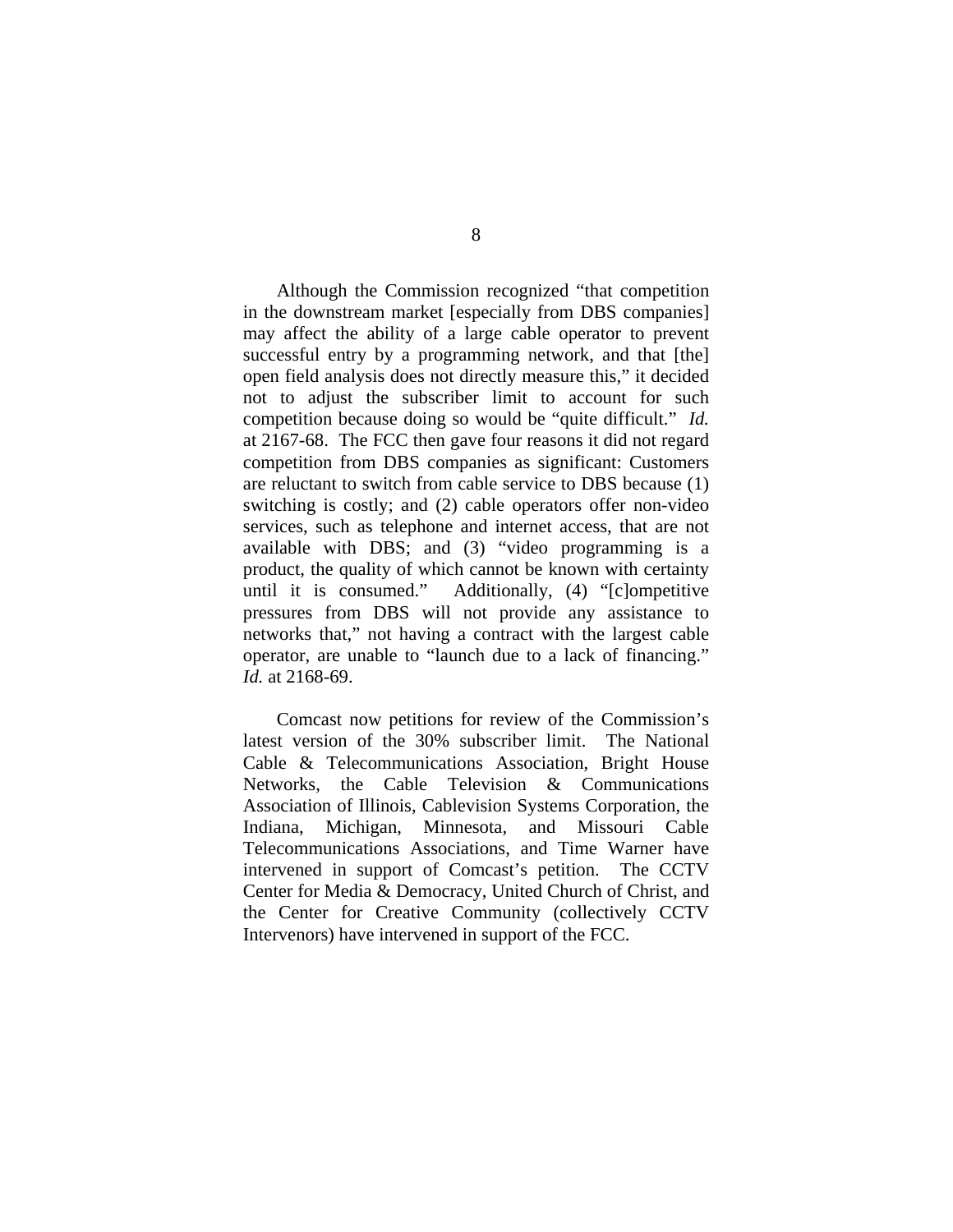## II. Analysis

 Comcast suggests the CCTV Intervenors lack standing and argues the 30% subscriber limit is unconstitutional, outside the scope of the FCC's statutory authority, and arbitrary, capricious, and unsupported by substantial evidence. The Commission suggests Comcast lacks standing and, of course, defends the 30% limit on all fronts.

# A. Standing

 The "irreducible constitutional minimum of standing contains three elements": (1) injury in fact, (2) causation, and (3) redressability. *Lujan v. Defenders of Wildlife*, 504 U.S. 555, 560-61 (1992). The Commission argues we must dismiss the petition because Comcast has failed to show it has suffered a concrete injury in fact that is "actual or imminent, not conjectural or hypothetical." *Id.* at 560 (internal quotation marks omitted). Similarly, Comcast claims the CCTV Intervenors cannot point to an actual or imminent injury they would suffer if the 30% subscriber limit were lifted.

 Comcast argues it is injured because the 30% subscriber limit "unduly restrict[s] its opportunity to grow internally and make economically efficient acquisitions." Pet. Br. 20. In support of the latter point, the Company invokes the Declaration of a Senior Vice President, who states that "[h]ad the horizontal ownership cap not been imposed by the FCC, Comcast would have seriously pursued further negotiations and due diligence with respect to" a specific but unidentified transaction. *Pick Decl.* at 2. This declaration is sufficient to support Comcast's standing pursuant to *Fox Television Stations, Inc. v. FCC* (*Fox I*), 280 F.3d 1027, 1037 (D.C. Cir.), *modified on reh'g*, 293 F.3d 537 (D.C. Cir. 2002) (finding standing where cable operator alleged Rule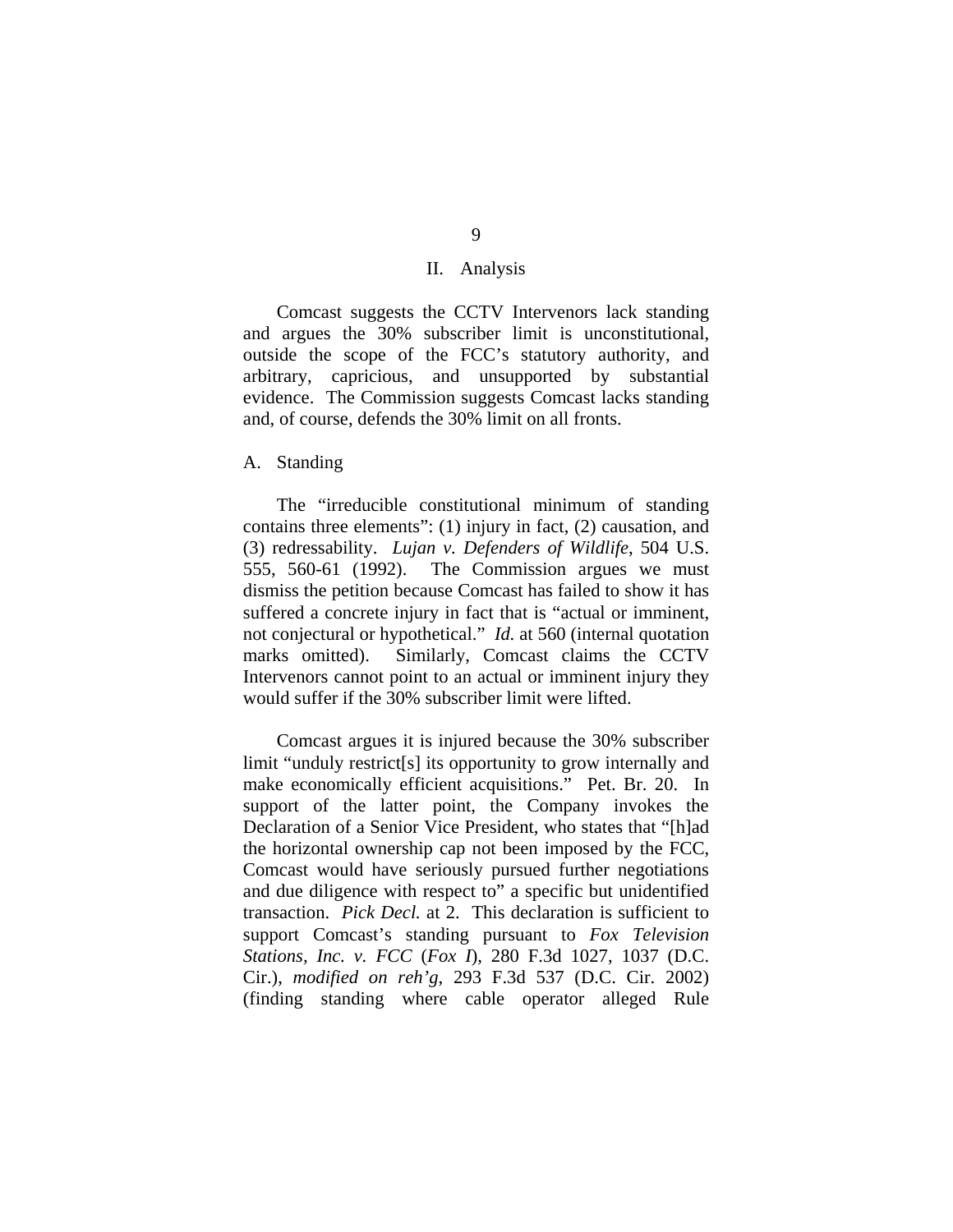prevented it from acquiring television stations but failed "to identif[y] any specific transaction it would have consummated but for the ... Rule").

The CCTV Intervenors argue they will be harmed if a cable operator is allowed to serve more than 30% of all subscribers because such an operator could use its market position to restrict consumers' access to some cable networks. We need not decide whether this alleged harm is too "conjectural or hypothetical" to support standing, however, because "if one party has standing in an action, a court need not reach the issue of the standing of other parties when it makes no difference to the merits of the case." *Ry. Labor Executives' Ass'n v. United States*, 987 F.2d 806, 810 (D.C. Cir. 1993). The CCTV Intervenors have raised precisely the same issues and made essentially the same arguments as has the Commission. Whether the CCTV Intervenors participate in the case therefore cannot affect the merits.

## B. The 30% Subscriber Limit

 $\overline{a}$ 

 We may set aside the Commission's decision "only if [it] was 'arbitrary, capricious, an abuse of discretion, or otherwise not in accordance with law.'" *Mission Broad. Corp. v. FCC*, 113 F.3d 254, 259-60 (D.C. Cir. 1997) (quoting 5 U.S.C. §  $706(2)(A)$ . We will not do so if the agency "examined the relevant data and articulated a satisfactory explanation for its action." *Fresno Mobile Radio, Inc. v. FCC*, 165 F.3d 965, 968 (D.C. Cir. 1999) (internal quotation marks omitted).

<sup>\*\*</sup> Comcast need not wait for the FCC to enforce the Rule against it for Comcast's claim to be ripe. *See Abbott Labs. v. Gardner*, 387 U.S. 136, 148-53 (1967); *see also Mountain States Tel. & Tel. Co. v. FCC*, 939 F.2d 1035, 1040-42 (D.C. Cir. 1991). The record in this case is sufficiently developed for the court to determine whether the subscriber limit is invalid.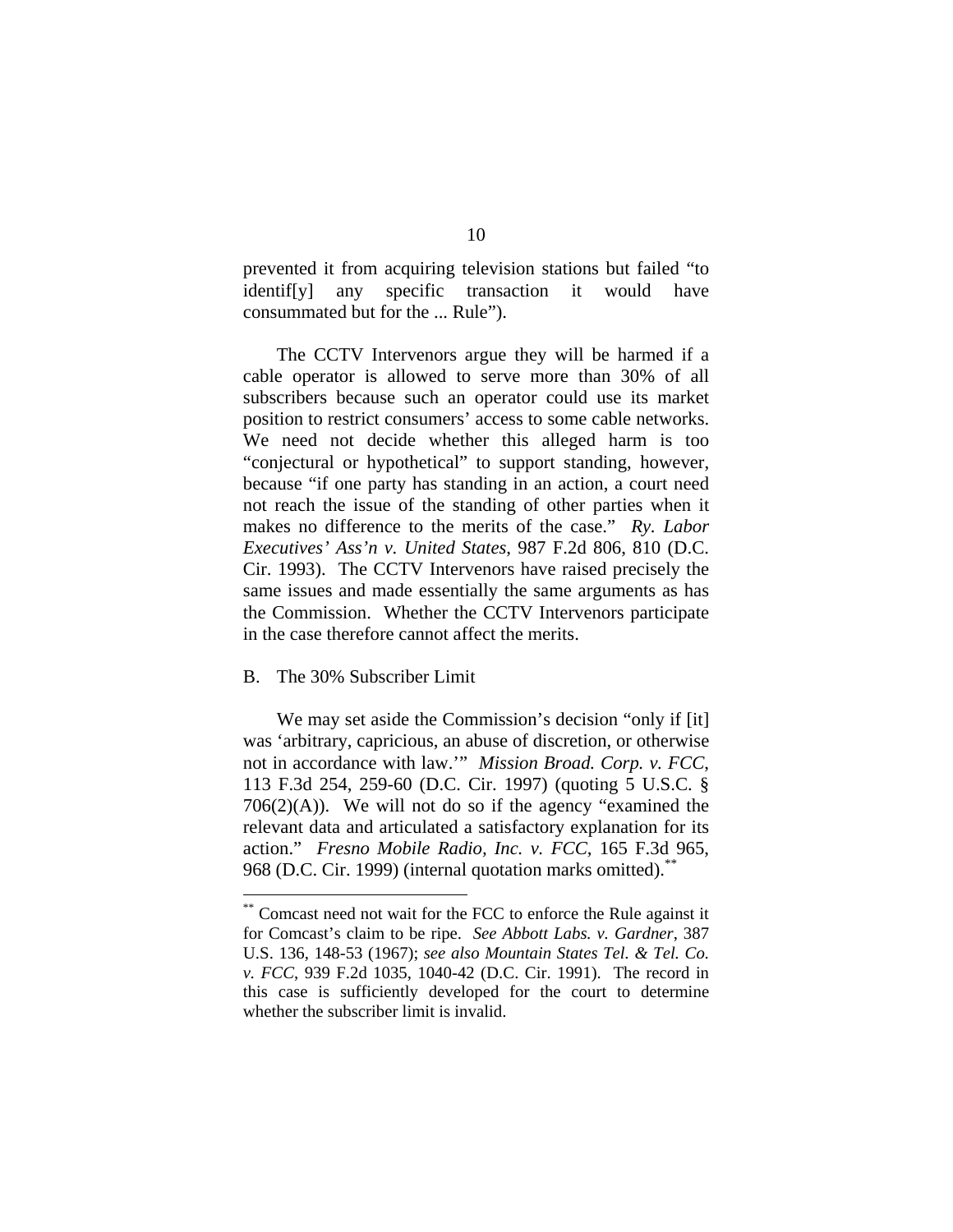Whether a cable operator serving more than 30% of subscribers can exercise "bottleneck monopoly power," *Turner Broad. Sys. v. FCC* (*Turner I*), 512 U.S. 622, 661 (1994), depends, as we observed in *Time Warner II*, "not only on its share of the market, but also on the elasticities of supply and demand, which in turn are determined by the *availability* of competition." 240 F.3d at 1134. A cable operator faces competition primarily from non-cable companies, such as those providing DBS service and, increasingly, telephone companies providing fiber optic service. As Comcast points out, DBS companies alone now serve approximately 33% of all subscribers. Recognizing the growing importance particularly of DBS, in *Time Warner II* we said in no uncertain terms that "in revisiting the horizontal rules the Commission will have to take account of the impact of DBS on [cable operators'] market power." *Id.*

Of the three aspects of the Commission's open field model — minimum viable scale, total number of subscribers, and penetration rate — only the total subscribers measure fully takes account of the competition from DBS companies and companies offering fiber optic services. As Comcast points out, the measure of minimum viable scale relies upon data from 1984-2001 and, as a result, fails to consider the impact of DBS companies' growing market share (from 18% to 33%) over the six years immediately preceding issuance of the Rule, as well as the growth of fiber optic companies. The penetration rate calculation, by the Commission's own admission, leaves out data regarding DBS penetration — an omission the FCC attempts to justify with the questionbegging assertion that such data would not have materially changed the penetration rate.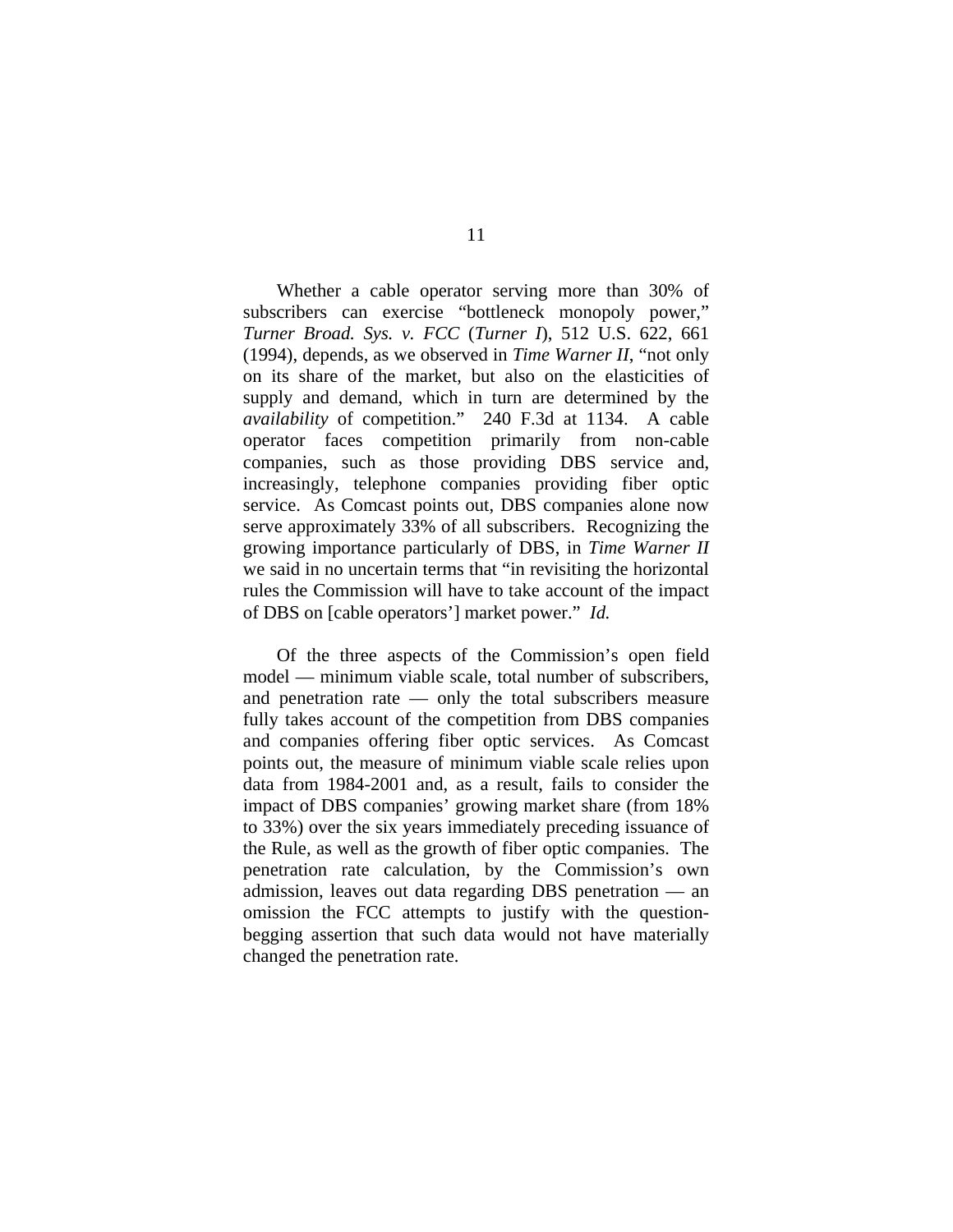Comcast argues the Commission has offered no plausible reason for its failure to heed our explicit direction in *Time Warner II* to consider the competitive impact of DBS companies. Instead the Commission made the four nonempirical observations we enumerated above. As for the first, transaction costs undoubtedly do deter some cable customers from switching to satellite services, but Comcast points to record evidence that almost 50% of all DBS customers formerly subscribed to cable; in the face of that evidence, the Commission's observation that cost may deter some customers from switching to DBS is feeble indeed. With regard to the second — that some cable consumers may be reluctant to switch to a satellite television service because, unlike cable companies, DBS companies do not offer internet and telephone services — the Commission does not point to any evidence tending to show these inframarginal customers are numerous enough to confer upon cable operators their supposed bottleneck power over programming. Moreover, as Comcast points out, both DirecTV and Dish Network have partnered with telephone companies to offer bundled DBS and telephone services.

The Commission's third justification — that consumers will not switch providers to access new programming because they cannot know the quality of the programming before consuming it — warrants little discussion. As Comcast points out, there is no record support for this conjecture. In any event, it is common knowledge that new video programming is advertised on other television stations and in other media, and can be previewed over the internet, thus providing consumers with information about the quality of competing services. The FCC's fourth reason — that without its subscriber cap an upstart network will have trouble securing financing unless it has a contract with a cable company serving more than 30% of the market — is no more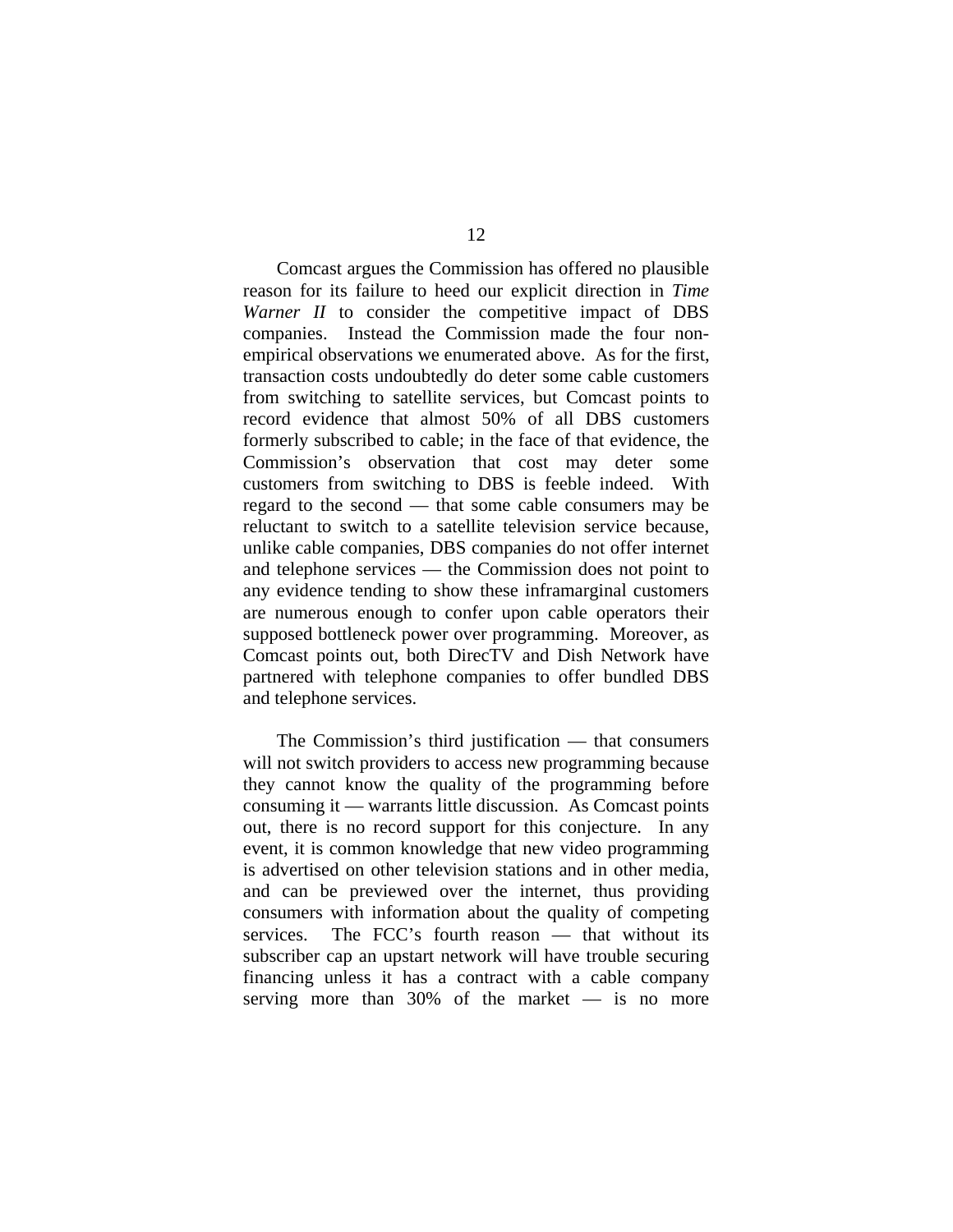convincing than the other three when one recalls DBS companies already serve more than 30% of the market.

Finally, we note the Commission's observation that assessing competition from DBS companies is difficult possibly true even if unexplained — does not justify the agency's failure to consider competition from DBS companies in important aspects of its model. That a problem is difficult may indicate a need to make some simplifying assumptions, *see Chem. Mfrs. Ass'n v. EPA*, 28 F.3d 1259, 1264 (D.C. Cir. 1994), but it does not justify ignoring altogether a variable so clearly relevant and likely to affect the calculation of a subscriber limit — not to mention one the court had directed the agency to consider.

Comcast, on the other hand, points beyond DBS companies' growing market share to their exclusive arrangements with certain highly sought after programmers as evidence that competition has led and will likely continue to lead subscribers to switch services. Indeed, Commissioner McDowell pointed out in dissent that, as of the date of the Fourth Report, DirecTV and Dish Network each served more customers than any cable company save Comcast itself. *Fourth Report*, 23 F.C.C.R. at 2228. Comcast also points to evidence that the number of cable networks has increased by almost 500% since 1992 and has grown at an ever faster rate since 2000, and that a much lower percentage of cable networks are vertically integrated with cable operators than was the case when the Congress passed the 1992 Act. There can be no doubt that consumers are now able to receive far more channels than they could in 1999, let alone 1992.

 In sum, the Commission has failed to demonstrate that allowing a cable operator to serve more than 30% of all cable subscribers would threaten to reduce either competition or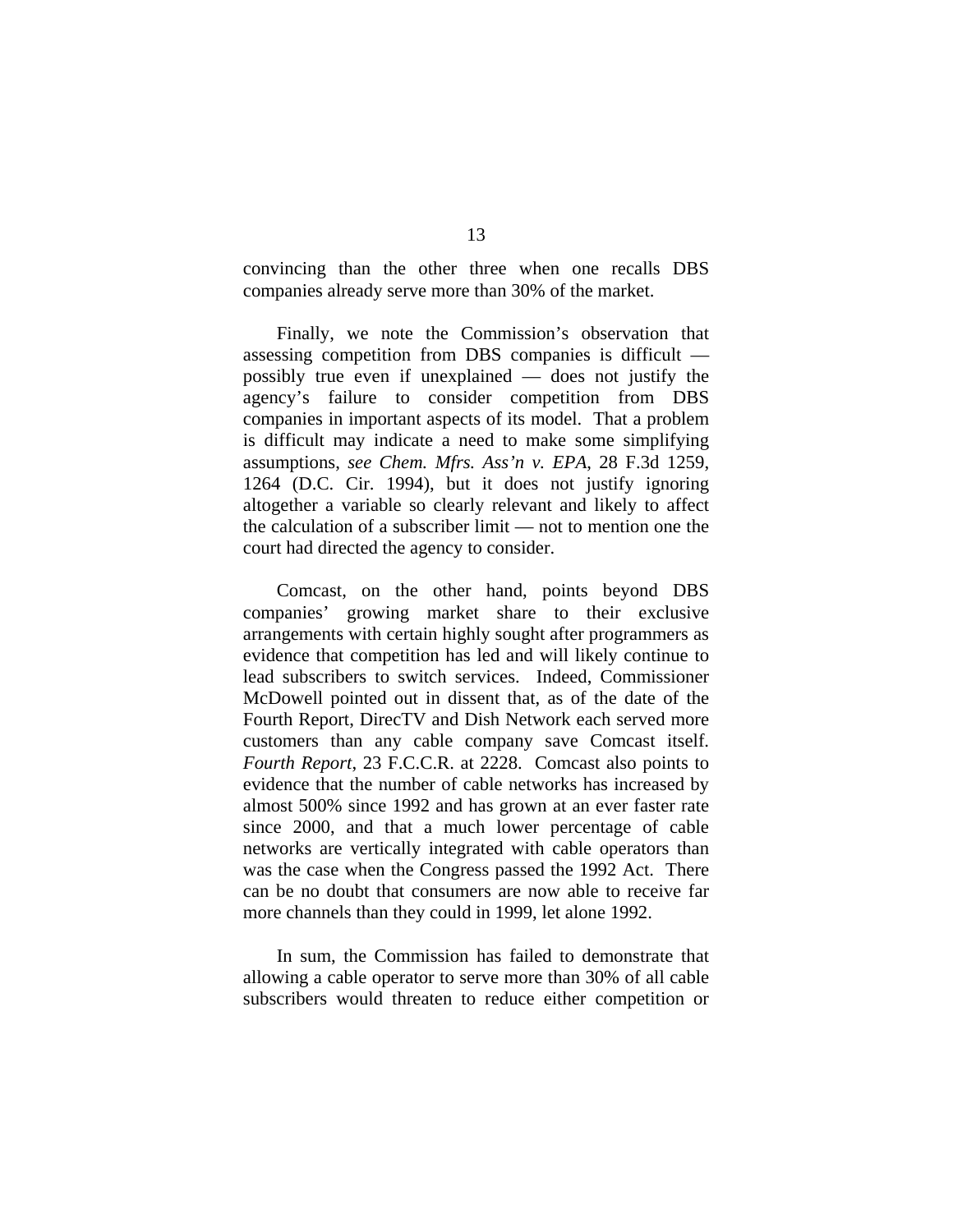diversity in programming. First, the record is replete with evidence of ever increasing competition among video providers: Satellite and fiber optic video providers have entered the market and grown in market share since the Congress passed the 1992 Act, and particularly in recent years. Cable operators, therefore, no longer have the bottleneck power over programming that concerned the Congress in 1992. Second, over the same period there has been a dramatic increase both in the number of cable networks and in the programming available to subscribers.

In view of the overwhelming evidence concerning "the dynamic nature of the communications marketplace," 47 U.S.C  $\frac{8}{5}$  533(f)(2)(E), and the entry of new competitors at both the programming and the distribution levels, it was arbitrary and capricious for the Commission to conclude that a cable operator serving more than 30% of the market poses a threat either to competition or to diversity in programming. Considering the marketplace as it is today and the many significant changes that have occurred since 1992, the FCC has not identified a sufficient basis for imposing upon cable operators the "special obligations," *Turner I*, 512 U.S. at 641, represented by the 30% subscriber limit. We conclude the Commission has failed to "examine[] the relevant data and articulate[] a satisfactory explanation for its action," *Fresno Mobile*, 165 F.3d at 968, and hold the 30% subscriber cap is arbitrary and capricious.\*\*\*

C. Remedy

 $\overline{a}$ 

Comcast asks us to vacate the 30% subscriber limit. "An inadequately supported rule ... need not necessarily be

In consequence, we do not reach the petitioner's constitutional challenge to the Rule.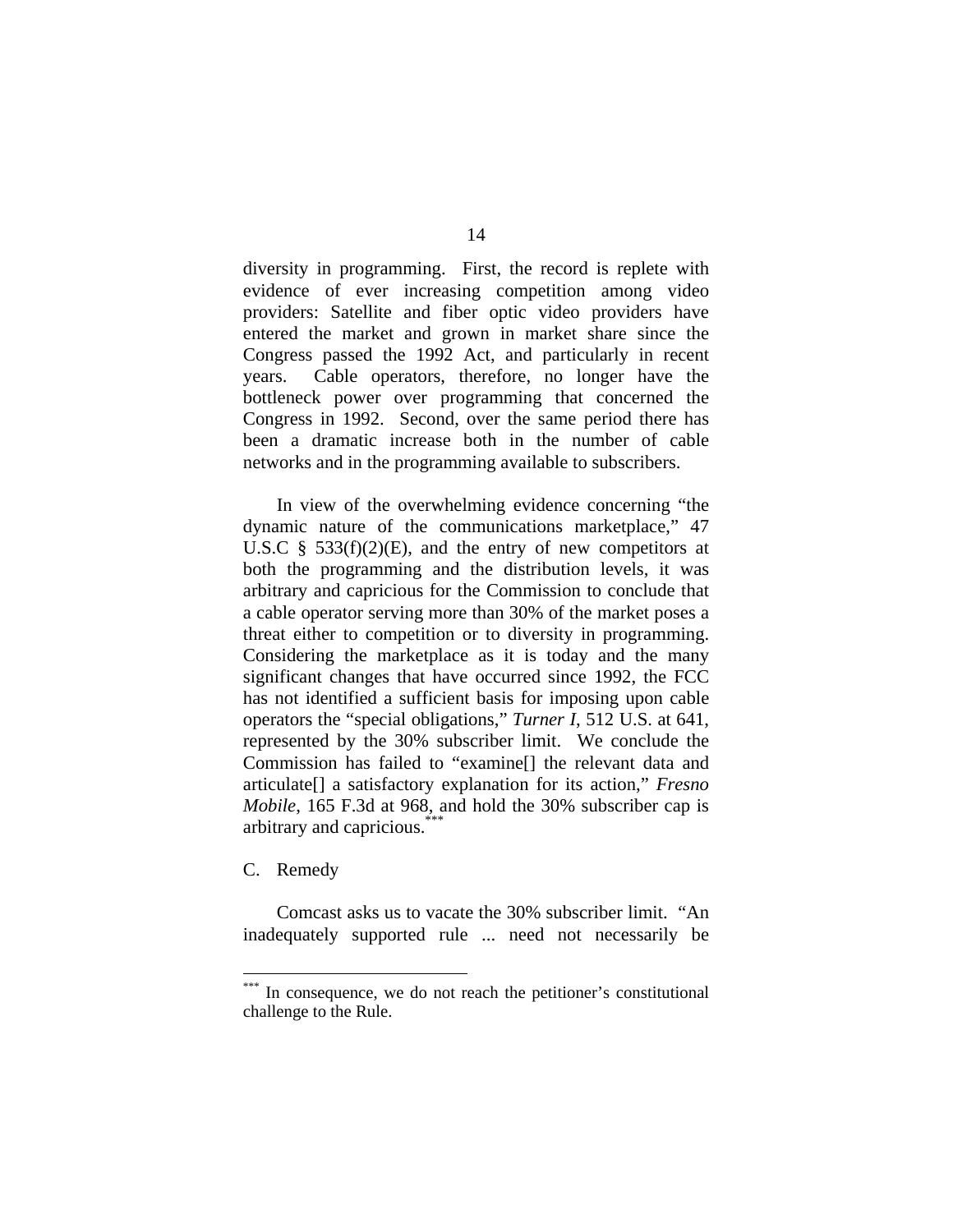vacated." *Allied-Signal, Inc. v. U.S. Nuclear Regulatory Comm'n*, 988 F.2d 146, 150 (D.C. Cir. 1993). Rather, "[t]he decision whether to vacate depends on the seriousness of the [rule's] deficiencies (and thus the extent of doubt whether the agency chose correctly) and the disruptive consequences of an interim change that may itself be changed." *Id.* at 150-51 (internal quotation marks omitted). In the past we have not hesitated to vacate a rule when the agency has not responded to empirical data or to an argument inconsistent with its conclusion. *Ill. Pub. Telecomm. Ass'n v. FCC (Ill. Pub. I*), 117 F.3d 555, 564 (1997); *see also Ill. Pub. Telecomm. Ass'n v. FCC* (*Ill. Pub. II*), 123 F.3d 693, 693-94 (D.C. Cir. 1997) (explaining court in *Ill. Pub. I* intended to vacate rule).

 The Commission's dereliction in this case is particularly egregious. In the previous round of this litigation we expressly instructed the agency on remand to consider fully the competition that cable operators face from DBS companies. *Time Warner II*, 240 F.3d at 1134. The omission of this consideration was a major failing of the FCC's prior attempt to justify the 30% cap. The Commission nonetheless failed to heed our direction and we are again faced with the same objections to the rationale for the cap. It is apparent that the Commission either cannot or will not fully incorporate the competitive impact of DBS and fiber optic companies into its open field model. We have no trouble concluding, therefore, that vacatur is indicated by the first factor in *Allied-Signal*, "the seriousness of the [Rule's] deficiencies," 988 F.2d at 150. *See Fox I*, 280 F.3d at 1053 (vacating regulation as "a hopeless cause").

 Vacatur is also indicated by the second *Allied-Signal* factor, *viz*., whether vacatur is likely to be unduly disruptive of the agency's regulatory program. 988 F.2d at 150-51. Although vacatur will eliminate the subscriber limit, cable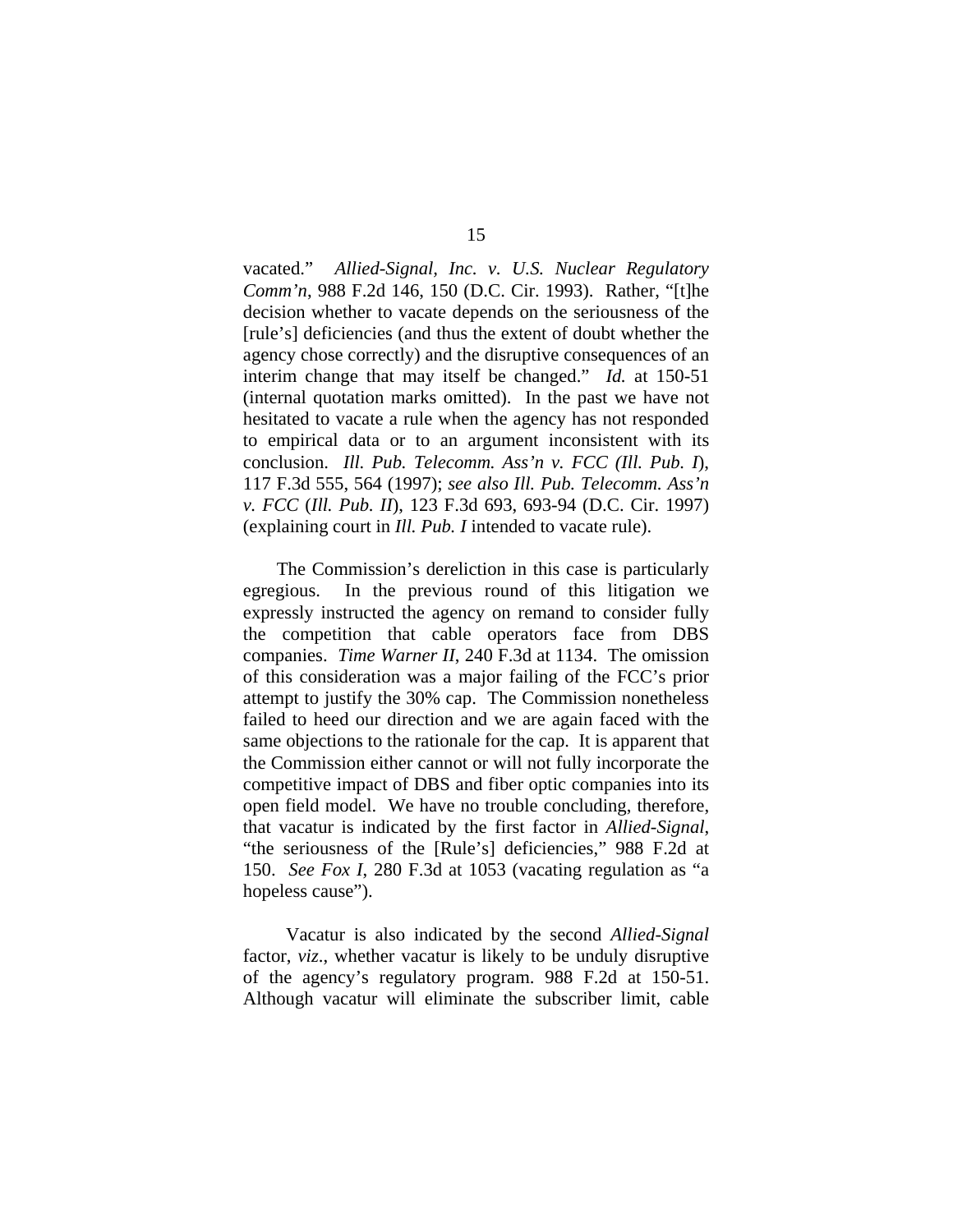operators will remain subject to, and competition will be safeguarded by, the generally applicable antitrust laws. *Cf. Natural Res. Def. Council v. EPA*, 489 F.3d 1364, 1375 (D.C. Cir. 2007) (holding vacatur was not unduly disruptive because parties were subject to other environmental regulations); *see also Chamber of Commerce v. SEC*, 443 F.3d 890, 909 (D.C. Cir. 2006) (considering whether vacatur would disrupt regulated industry and customers pursuant to second *Allied-Signal* criterion).

Of course, the second *Allied-Signal* factor is weighty only insofar as the agency may be able to rehabilitate its rationale for the regulation. 988 F.2d at 150-51. The Commission having twice tried and twice failed to justify the 30% cap, we do not think that prospect looms large. Were the Rule left in place while the FCC tries a third time to rationalize the cap, however, it would continue to burden speech protected by the First Amendment. "Cable programmers and cable operators engage in and transmit speech, and they are entitled to the protection of the speech and press provisions of the First Amendment." *Turner I*, 512 U.S. at 636. Because "it is the purpose of the First Amendment to preserve an uninhibited marketplace of ideas ... the right of the public to receive suitable access to social, political, esthetic, moral, and other ideas and experiences through the medium of broadcasting … may not constitutionally be abridged either by Congress or by the FCC." *FCC v. League of Women Voters*, 468 U.S. 364, 377- 78 (1984) (internal alterations omitted).

The 30% subscriber cap has limited the ability of cable operators to communicate with the public for some 16 years despite our determination eight years ago that a prior version of the Rule was unconstitutional. *See Time Warner II*, 240 F.3d at 1128 ("the FCC has not met its burden under the First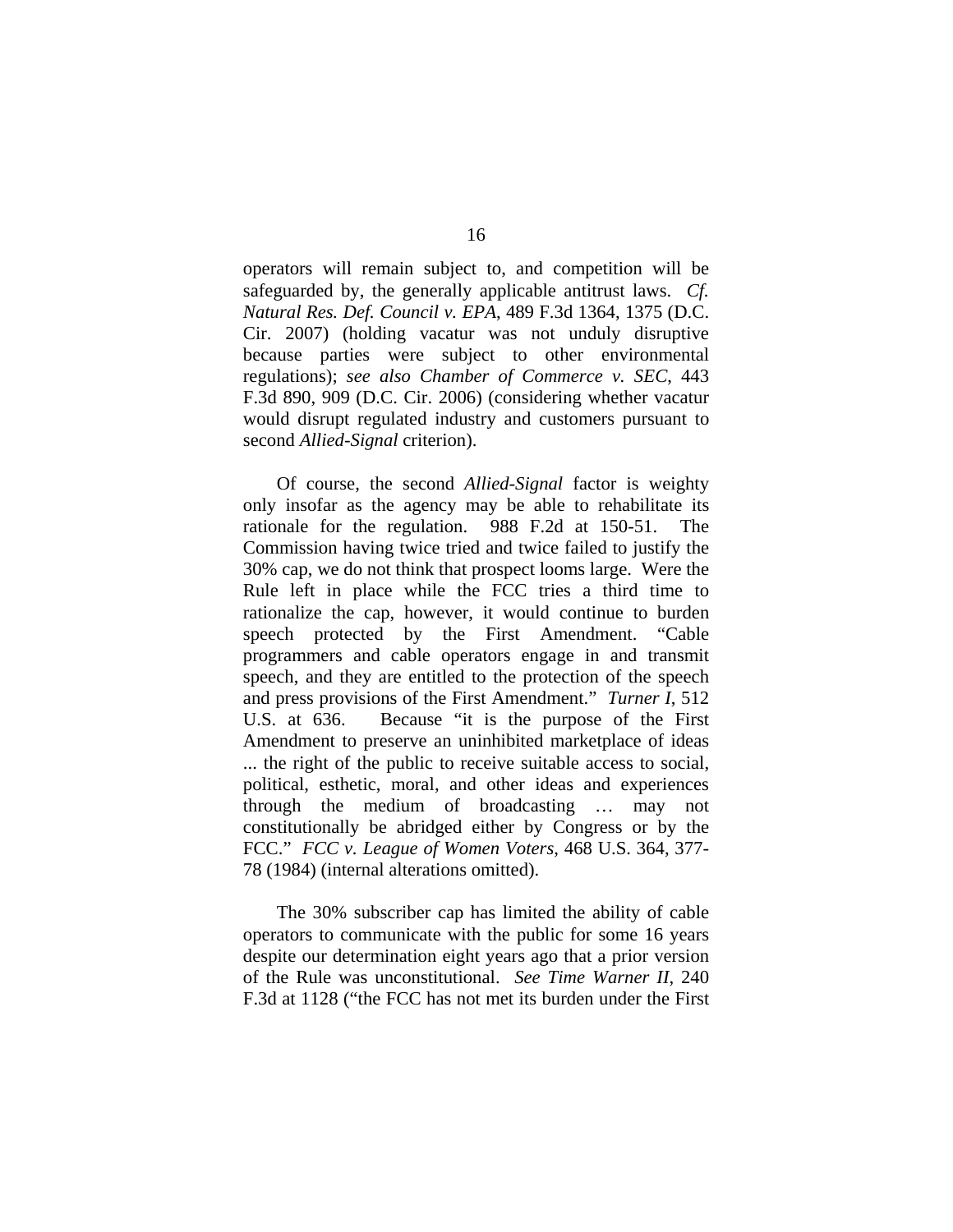Amendment"). In light of the changed marketplace, the Government's justification for the 30% cap is even weaker now than in 2001 when we held the 30% cap unconstitutional. As the Supreme Court has observed, "the broadcast industry is dynamic in terms of technological change; solutions adequate a decade ago are not necessarily so now, and those acceptable today may well be outmoded 10 years hence." *Columbia Broad. Sys. v. Democratic Nat'l Comm.*, 412 U.S. 94, 102 (1973). To leave the Rule in place while the Commission tries yet again to justify it would be to ignore this crucial fact about the nature of the video industry.

## III. Conclusion

 We hold the 30% subscriber limit is arbitrary and capricious because the Commission failed adequately to take account of the substantial competition cable operators face from non-cable video programming distributors. The petition for review is therefore granted and the subscriber limit is, accordingly,

*Vacated*.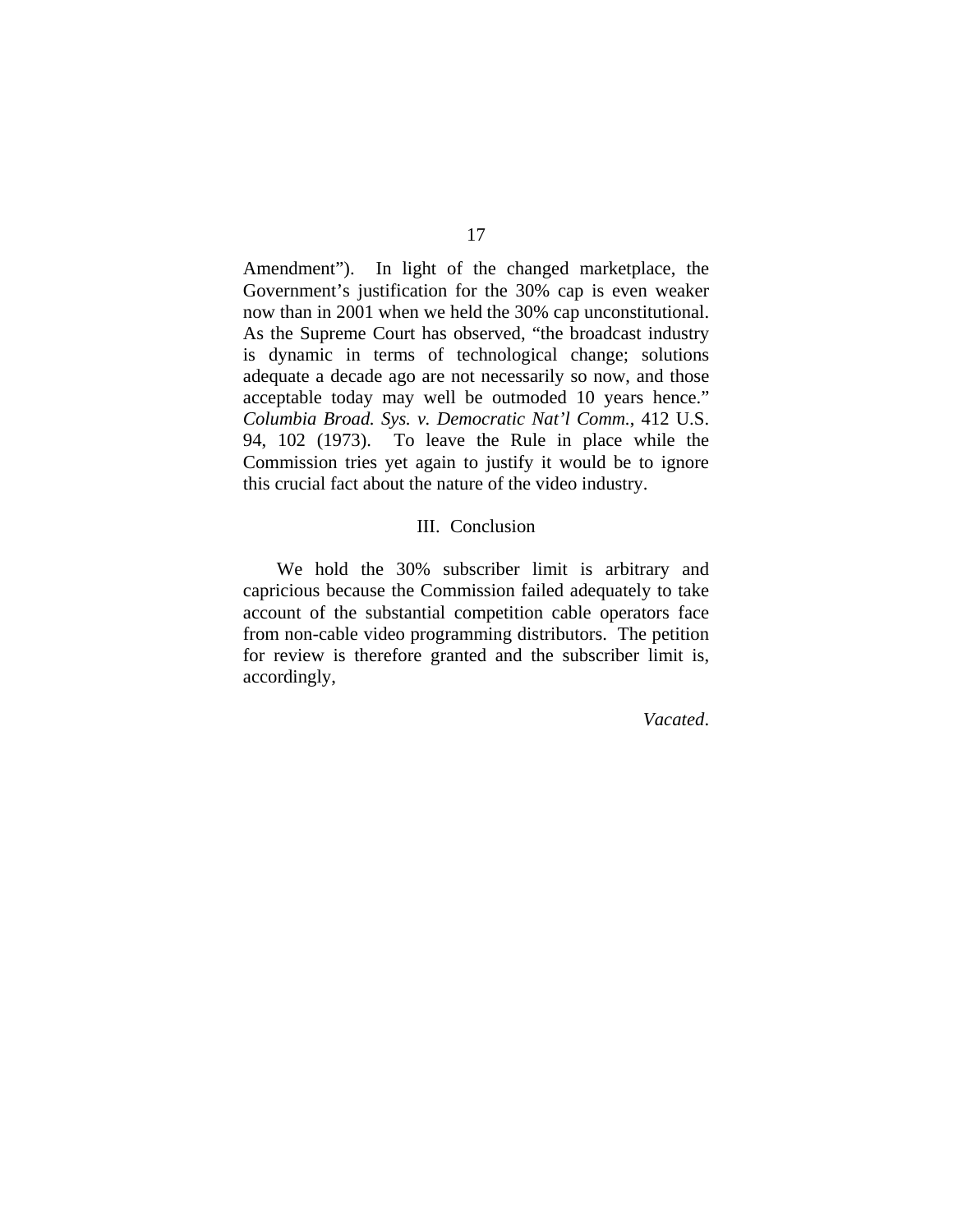RANDOLPH, *Senior Circuit Judge*, concurring: I continue to believe that whenever a reviewing court finds an administrative rule or order unlawful, the Administrative Procedure Act requires the court to vacate the agency's action. *Checkosky v. SEC*, 23 F.3d 452, 491 (D.C. Cir. 1994) (separate opinion of Randolph, J.).

Section 706(2)(A) of the APA could not be clearer: a court faced with an arbitrary and capricious agency rule or order "shall hold unlawful and set aside" that agency action. "Set aside" means vacate, according to the dictionaries and the common understanding of judges, to whom the provision is addressed. And "shall" means "must." I see no play in the joints.<sup>1</sup> The APA itself contains no exception, which is why

There are several reasons why I do not think the argument based on *Hecht* carries the day. In the first place, the premise of the argument is shaky at best. Unlike the situation in *Hecht*, judicial review of agency rulemaking is not a traditional proceeding in equity. Nor do I believe that a challenge to an agency rule in an enforcement action seeking a fine or a penalty is in the nature of an action in equity.

Furthermore, the *Hecht* canon – if it is that – does not preserve a court's remedial discretion even in injunction actions if Congress has limited the discretion in clear terms. *See Miller v. French*, 530 U.S.

<sup>1</sup> One commentator, relying on *Hecht Co. v. Bowles*, 321 U.S. 321 (1944), argues for a different interpretation of  $\S$  706(2)(A). Ronald M. Levin, *"Vacation" at Sea: Judicial Remedies and Equitable Discretion in Administrative Law*, 53 DUKE L.J. 291, 310- 11 (2003). The statute in *Hecht* provided that upon a showing of a violation of the act, an injunction "or other order" shall be granted. 321 U.S. at 321-22. The Court construed this as not requiring an injunction. "Other order" could, the Court said, be an order just keeping the case on the docket. *Id.* at 328. As part of its reasoning the Court invoked the background of several centuries of equity practice, and the "historic" office of the injunction. To make injunctions mandatory would be a departure from this long history. *Id.* at 329-30.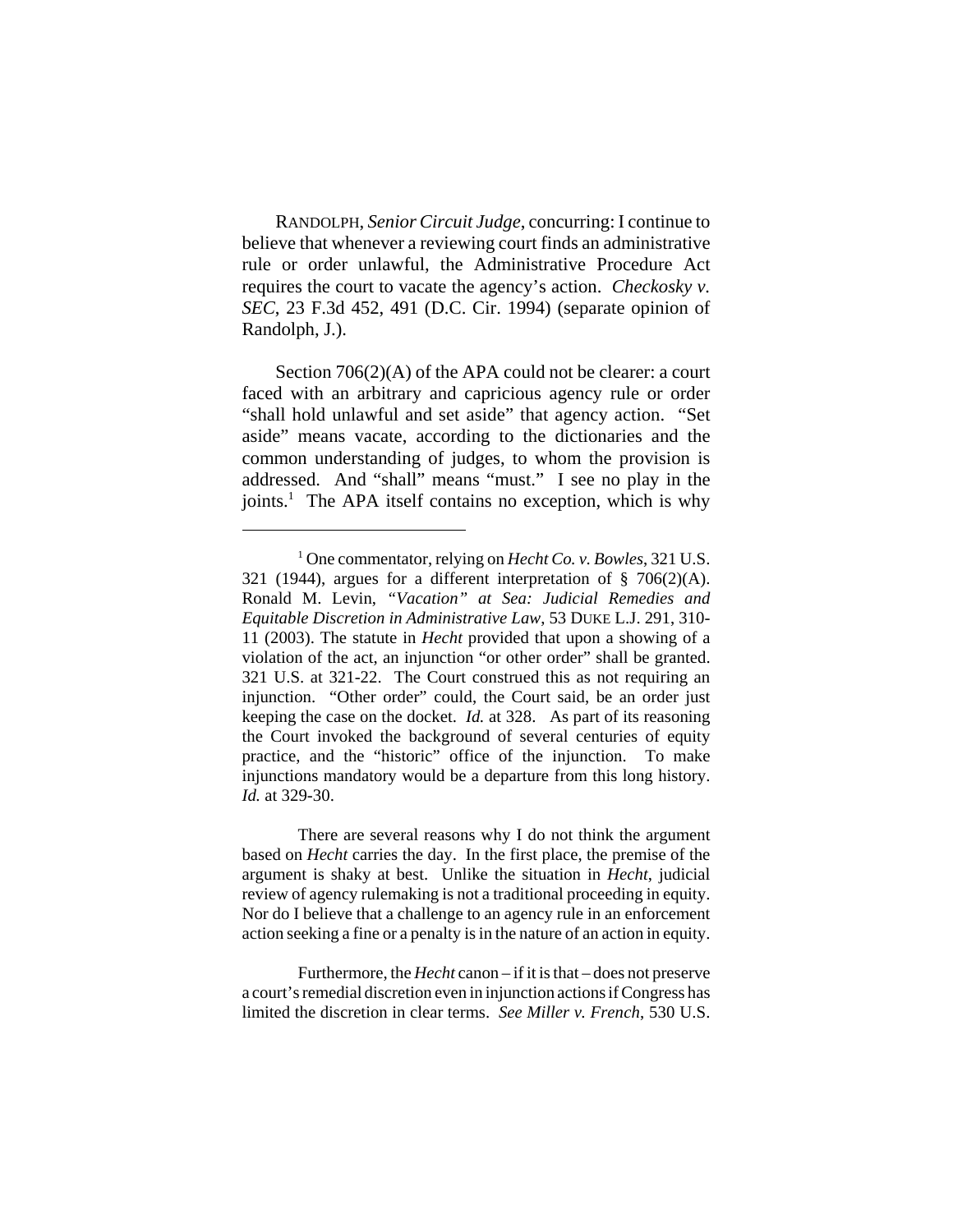arbitrary, capricious, or otherwise unlawful agency action must be set aside "[i]n all cases." *Citizens to Preserve Overton Park, Inc. v. Volpe*, 401 U.S. 402, 413-14 (1971). It is also why this court has repeatedly cited  $\S$  706(2)(A) in recognition that it "must" – not may – set aside such illegal agency action. $2$ 

It is true that occasionally our court has remanded invalid rules without vacating them. But none of those decisions made even the slightest attempt to square the remand-only disposition with  $\S$  706(2)(A). Remanding without vacating often seems to occur without analysis and, perhaps, inadvertently. We traditionally sign off opinions with "So ordered" or "Affirmed" or "Dismissed" or even occasionally "Reversed," always in italics, flush right. Sometimes, I suspect, not much attention is

<sup>327, 340-41 (2000).</sup> To my mind, § 706(2)(A) is stated in clear terms. The statute in *Hecht*, on the other hand, did not clearly limit judicial discretion; in fact, it clearly contemplated that courts would issue "other order[s]" besides injunctions. *Hecht*, 321 U.S. at 328.

<sup>2</sup> *See, e.g.*, *Owner-Operator Ind. Drivers Ass'n, Inc. v. Fed. Motor Carrier Safety Admin.*, 494 F.3d 188, 198 (D.C. Cir. 2007); *Am. Fed'n of Gov't Employees, AFL-CIO, Local 446 v. Nicholson*, 475 F.3d 341, 354 (D.C. Cir. 2007); *Williams Gas Processing-Gulf Coast Co. v. FERC*, 475 F.3d 319, 326 (D.C. Cir. 2006); *Exxon Mobil Corp. v. FERC*, 430 F.3d 1166, 1172 (D.C. Cir. 2005); *Southern Co. Servs., Inc. v. FERC*, 416 F.3d 39, 46-47 (D.C. Cir. 2005); *Jerome Stevens Pharms., Inc. v. FDA*, 402 F.3d 1249, 1256 (D.C. Cir. 2005); *Tourus Records, Inc. v. DEA*, 259 F.3d 731, 736 (D.C. Cir. 2001); *D&F Afonso Realty Trust v. Garvey*, 216 F.3d 1191, 1194-95 (D.C. Cir. 2000); *Bell Atl. Tel. Cos. v. FCC*, 206 F.3d 1, 8 (D.C. Cir. 2000); *BellSouth Corp. v. FCC*, 162 F.3d 1215, 1221-22 (D.C. Cir.1999); *Exxon Co., USA v. FERC*, 182 F.3d 30, 37 (D.C. Cir. 1999); *AT&T Corp. v. FCC*, 86 F.3d 242, 247 (D.C. Cir.1996); *Mobile Commc'ns Corp. of Am. v. FCC*, 77 F.3d 1399, 1408 (D.C. Cir. 1996); *Steel Mfrs. Ass'n v. EPA*, 27 F.3d 642, 646 (D.C. Cir. 1994); *see also Checkosky*, 23 F.3d at 492 n.35 (listing numerous pre-1994 cases).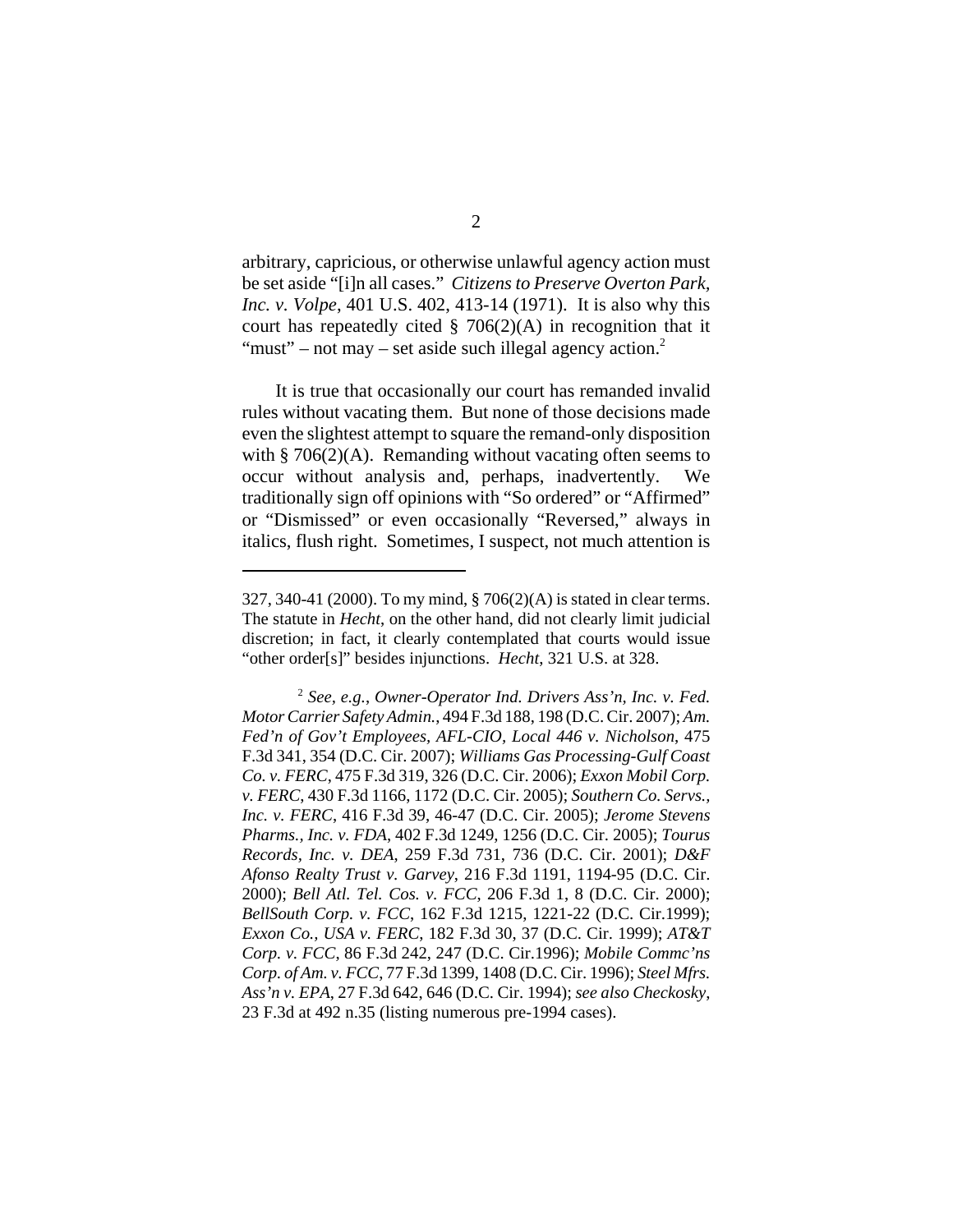paid to the large difference between "Remanded" and "Vacated and remanded."

The opinion in *Allied-Signal, Inc. v. U.S. Nuclear Regulatory Commission* at least identified some factors that might make vacating a rule more or less attractive. 988 F.2d 146, 150-51 (D.C. Cir. 1993). But the relatively few cases attempting to apply *Allied-Signal* are difficult to reconcile. *See* Kristina Daugirdas, Note, *Evaluating Remand Without Vacatur: A New Judicial Remedy for Defective Agency Rulemakings*, 80 N.Y.U.L.REV.278, 293-97 (2005). And like other remand-only decisions, *Allied-Signal* failed to parse the language of  $§ 706(2)(A).$ 

It is easy to postulate cases in which vacating an agency rule or order might have dire consequences. But the prospect is not a reason to disregard the command of  $\S$  706(2)(A). As I explained in *NRDC v. EPA*, 489 F.3d 1250, 1263 (D.C. Cir. 2007) (concurring opinion), the losing agency may always file a post-decision motion for a stay of the mandate showing why its unlawful rule or order should continue to govern until proceedings on remand are completed. *See* D.C. Cir. R. 41(a)(2); *Friends of the Earth, Inc. v. EPA*, 446 F.3d 140, 148 (D.C. Cir. 2006); *Cement Kiln Recycling Coalition v. EPA*, 255 F.3d 855, 872 (D.C. Cir. 2001); *U.S. Tel. Ass'n v. FCC*, 188 F.3d 521, 531 (D.C. Cir. 1999). This approach has several advantages over remand without vacatur.

For one, it preserves the adversarial process. The briefs of the parties rarely discuss what remedy the court should impose if the agency loses. This is understandable. "It may be impossible for petitioners, agencies, or intervenors to anticipate exactly how the court's decision will come out. There may be challenges to many rules or many aspects of one rule. The court may uphold some and reject others. Different consequences can